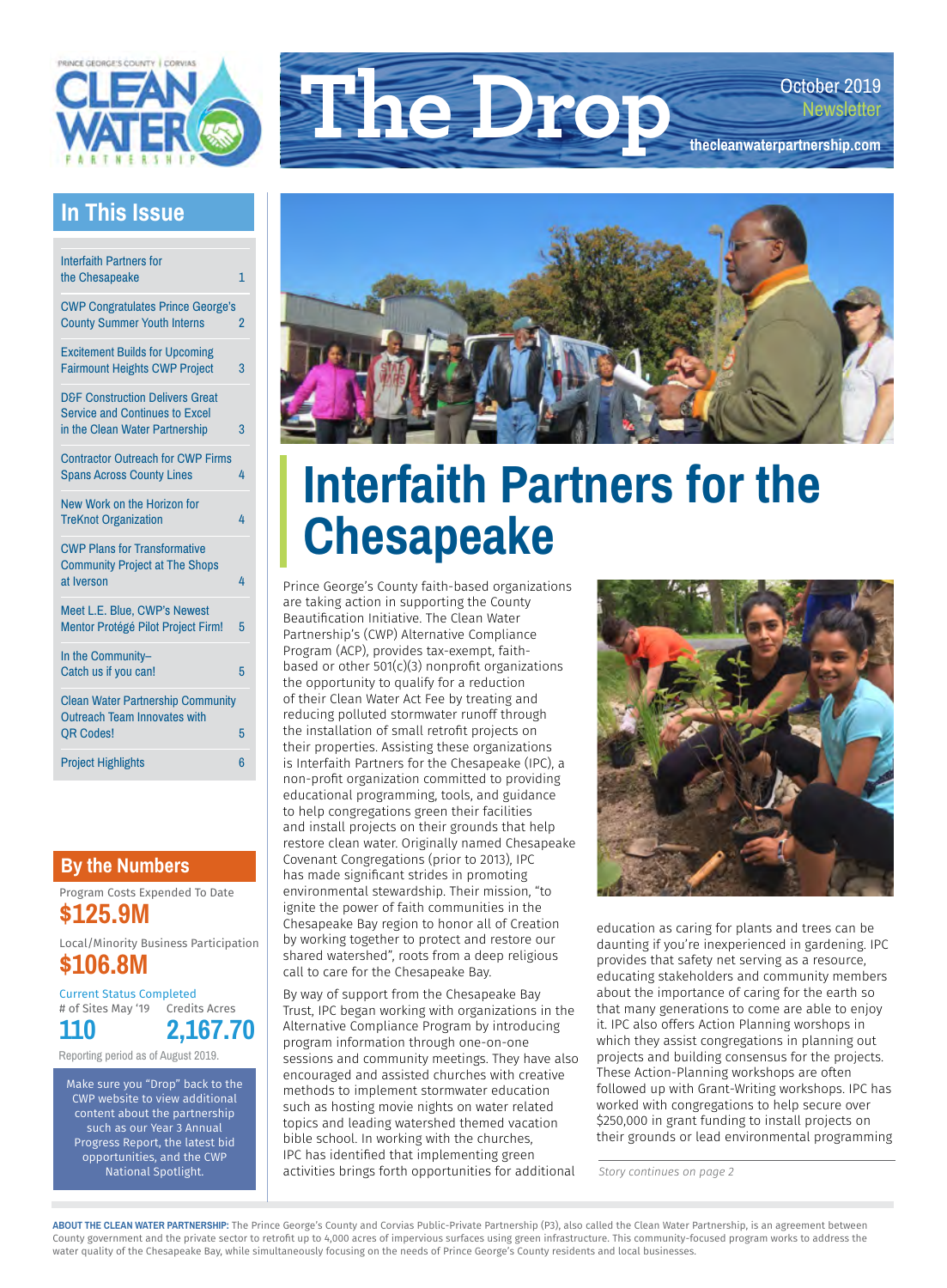# <span id="page-1-0"></span>**The Drop the Containst Constant Constant Constant Constant Constant Constant Constant Constant Constant Constant Constant Constant Constant Constant Constant Constant Constant Constant Constant Constant Constant Constan**

### **CWP Congratulates Prince George's County Summer Youth Interns**



Although summer vacation has concluded for Prince George's County students, many are heading back with a wealth of knowledge obtained through summer employment. The Clean Water Partnership (CWP) would like to recognize End Time Harvest Ministries, a longtime community partner, for the commencement of their Summer Youth Wellness Ambassador Internship program. Through the six-week program, fifty-five students were placed with twenty-eight Prince George's County businesses and non-profit organizations, and worked in various industries such as hospitality, education, agriculture, health/human services and public agencies. The students also participated in job readiness workshops and activities that increased their knowledge of connecting stormwater management to the health and welfare of the community. At the end of summer celebration, parents, employers and partners gathered to hear the students reflect on their experiences and tips on how they could implement what they had learned into everyday life.

The CWP would also like to recognize the Prince George's County Summer Youth Enrichment Program (SYEP). This year, the CWP opened its doors to host the Department of the Environment's (DoE) SYEP Green Teens' Orientation and Graduation Ceremony which included a formal Summer Presentation and Recognition Luncheon. The Green Teens were assigned to various county divisions to include Animal Services, Resource Recovery, Stormwater Management, Strategic Services and Sustainability while a few had the great opportunity of placement in the Office of the Director! Guests were invited to witness the student presentations and hear their interpretations on becoming environmental stewards. During lunch, students utilized skills obtained at an etiquette workshop that they will be able to use both personally and professionally. In closing, students received accolades for a summer of great work. The CWP looks forward to strengthening relationships with both ETHM and SYEP and wish these students much success in the upcoming school year.

### August is National Water Quality Month!

August has passed but we couldn't kick off fall without recognizing one of our favorite times of the year. The Clean Water Partnership continuously works with communities to educate and inform about the importance of treating polluted, contaminated waters and would like to share some tips on how you can help!

- Use a broom, not a hose, to clean off your driveway—get toned arms while helping the environment!
- Install a rain barrel to collect rainwater—use the collected water to wash your car or water your lawn or gardens and save money on your water bill!
- Reduce or eliminate pesticide and fertilizer application by testing your soil before applying chemicals—save money and the environment by only applying when you need to!
- Take used oil or antifreeze to a service station or recycling center—most places do not charge a fee for recycling, some even offer discounts on future purchases!
- Walk pets in grassy areas and parks, instead of by waterways, and always pick up after your pet – you don't have to clean muddy pets or clothes and you can see gorgeous flowers!
- Get involved in your local community by adopting a watershed and organize stream cleanups, plant trees to prevent erosion, and monitor water quality—meet your neighbors, spend time the beautiful outdoors, and help the environment!

#### **Interfaith Partners cont'd**



within their communities. The great news is that these are workshops that are conducted throughout the state of Maryland and are open to the public.

So what's on the horizon for IPC? In 2020, they will be launching a Green Team Training program where faith-based organizations can send 3-5 leaders from their congregation to learn how to build a team of core leaders to spearhead greening activities at their facilities. They're aiming to create 45 green teams that will lead various programs and initiatives in helping to restore clean water. To find more information about this amazing organization, please visit *<https://www.interfaithchesapeake.org/>*.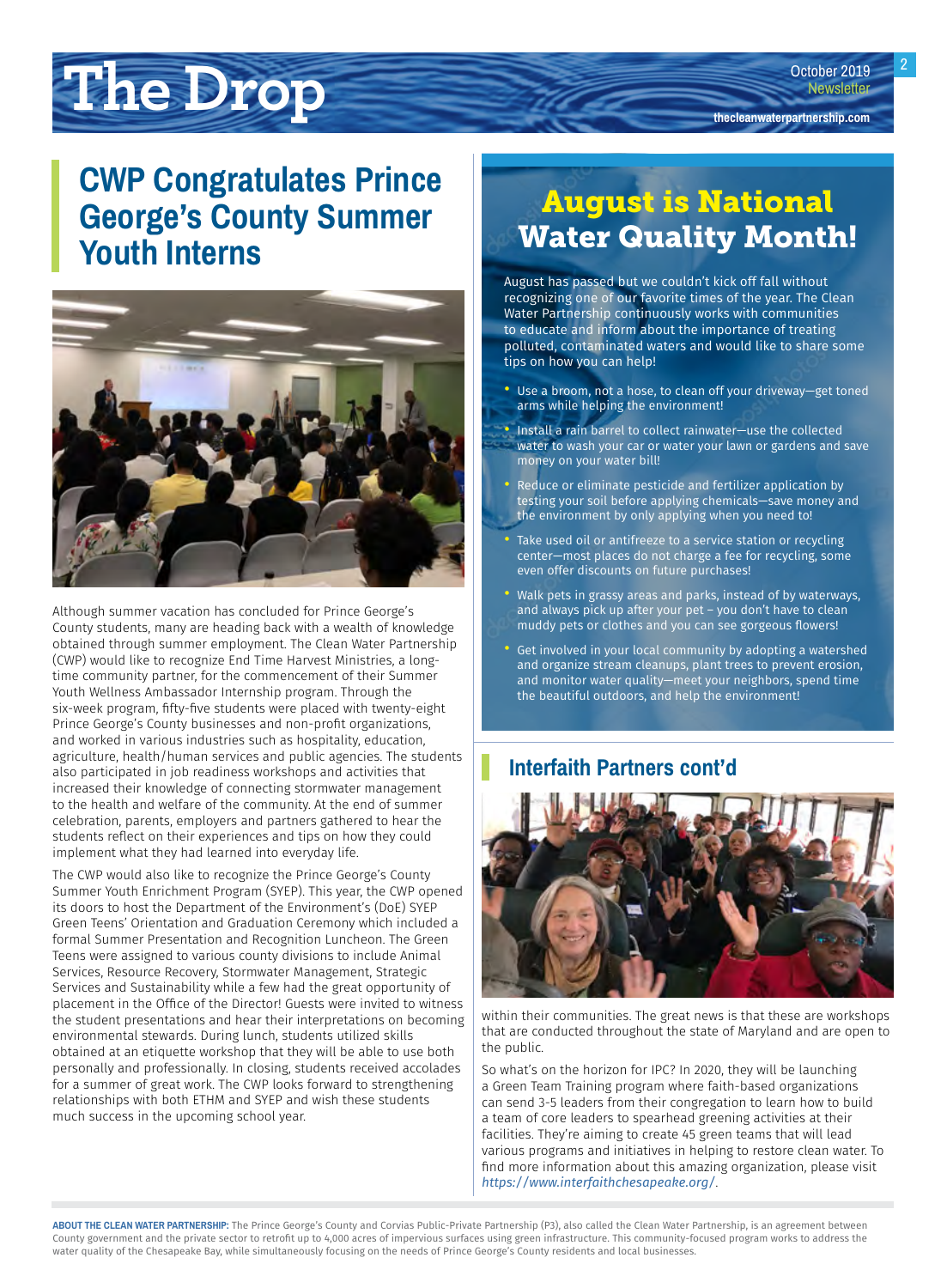## <span id="page-2-0"></span>**Newsletter Drop the Change of the Drop consert of the Drop consert of the Drop the Cleanwaterpartnership.com**



#### **D&F Construction Delivers Great Service and Continues to Excel in the Clean Water Partnership**

D&F Construction Co. Inc. is a certified Minority Business located in Forestville, MD and a Prime General Contractor (GC) for the Clean Water Partnership (CWP) joining the program in 2016. D&F has become a truly dedicated partner in delivering quality stormwater projects throughout Prince George's County. Since joining the CWP, they have served as GC on multiple projects, increased their skillsets and capabilities in the stormwater management/green infrastructure and improved relationship management skills by working with a diverse mix of consultants and small businesses. A few of their staple CWP projects to date include the completion of Lower Laurel Lakes, Kettering Community Center and Glenarden Library, all in which the team received praise for adapting to schedule changes and collaborating with program partners on unique project characteristics. When met with challenges, the team has been quick to respond and offer lessons learned to other program team members and partners.

This summer, D&F is serving as the prime GC on eight CWP schools projects, scheduled for completion fall 2019, and has worked with the community outreach team to ensure that construction zones will be restored back to safety for pedestrian traffic. In the Cross Creek (Beltsville) neighborhood, the team participated in a community outreach meeting to prepare residents for the construction of 5 ponds and eased resident concerns in preparation of the large project. Furthermore, CWP maintenance manager Eric Jones, has recognized them for their willingness to go above and beyond on project close out and their attention to detail with final touches to ensure successful project completion. D&F recently joined Instagram and Twitter, and proactively seeks ways to increase visibility for their business and interact with the communities they serve. Whether they are discussing design plans with an engineer, conducting a site visit, or participating in one of the CWP's many outreach events, D&F and its team members have proven to be professional, engaged and a valuable asset to the CWP program.

### **Excitement Builds for Upcoming Fairmount Heights CWP Project**

The Town of Fairmount Heights is ready for some stormwater action! Members of the Clean Water Partnership's (CWP) Community Outreach team met with residents in early August to provide an overview of upcoming construction for a micro-bioretention pond that will be installed near 61st Ave and Lee place. The meeting, held at the Fairmount Heights Police Department, was well attended and included participation from the Town Registrar, Mayor Lillie Martin and members of the town council. The outreach team discussed the construction timeline, staging plan, long-term maintenance of the project and answered questions about safety and travel routes. The team, who began working with the residents over a year ago, was thrilled to see that the Town of Fairmont Heights has an active green team who are constantly seeking ways to incorporate green infrastructure into the community. Also, through the Maryland Black Mayors Association, Town leadership and community members have participated in courses hosted by the Municipal Online Stormwater Training (MOST) Center. Fairmount Heights has installed rain gardens and rain barrels throughout the community and are looking forward to the micro-bioretention pond being completed this fall. A fun fact about Fairmount Heights; the town was formally incorporated in 1935, making it the second oldest African-American-majority municipality in Prince George's County, MD.

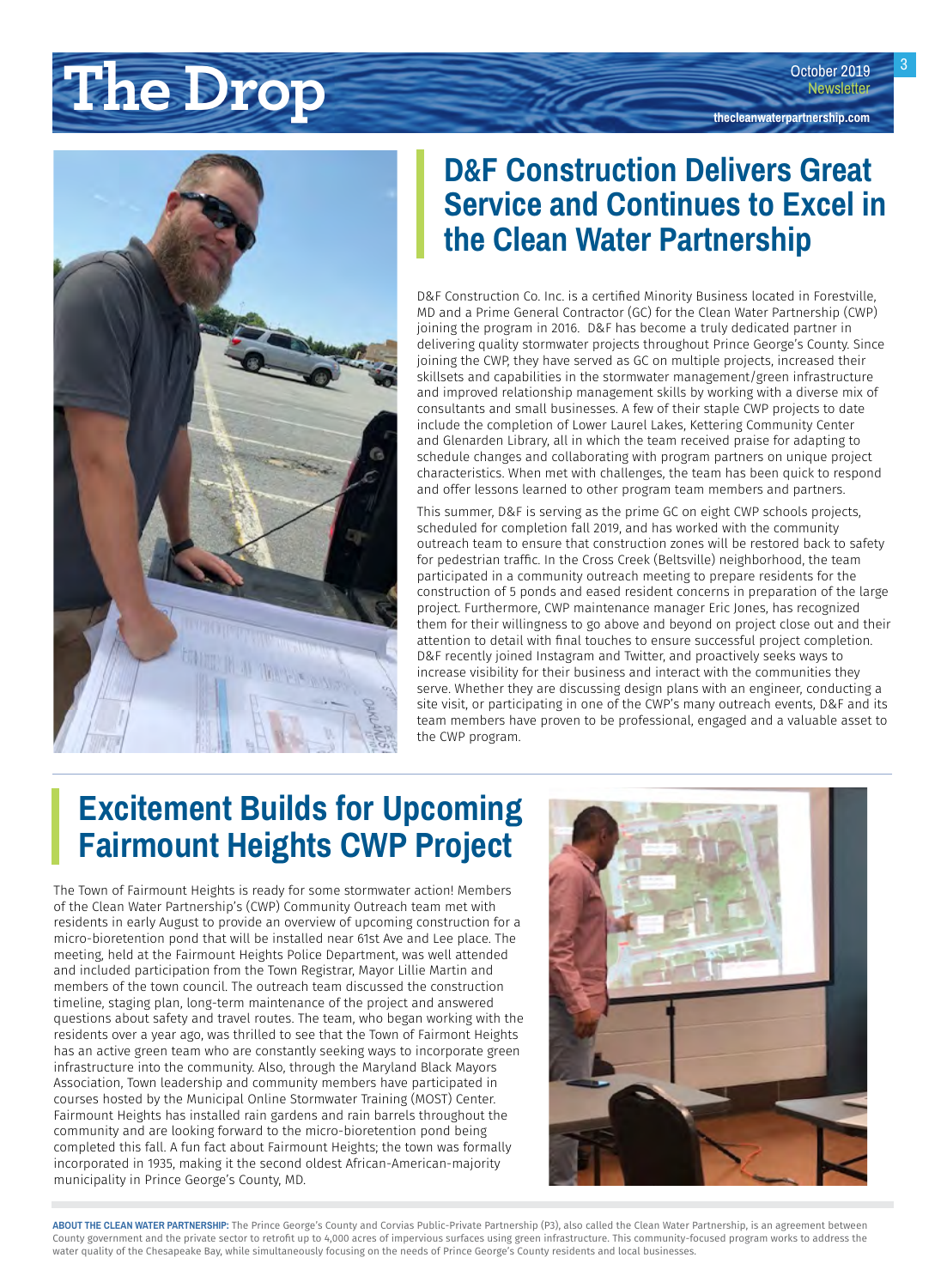# <span id="page-3-0"></span>**The Drop the Constanting Constanting Constanting Constanting Constanting Constanting Constant Presenting Constant Presenting Constant Presenting Constant Presenting Constant Presenting Constant Presenting Constant Prese**

#### **Contractor Outreach for CWP Firms Spans Across County Lines**



Elizabeth Crittenden, Clean Water Partnership (CWP) Contractor Development Specialist, had the pleasure of participating in the Minority Outreach Fair, held by the Maryland-Washington Minority Companies Association (MWMCA). The annual event attracted hundreds of small, minority and women owned firms in the construction, construction services, supplier and professional services industries. Held at the Live! Casino & Hotel in Hanover, MD, firms from various parts of the region swarmed the event in hopes of making connections with organizations and agencies such as Baltimore Gas & Electric, Maryland Department of Transportation, DC Water and a host of top tier Construction Firms leading the efforts of the largest infrastructure projects in the state. Representing the CWP, Elizabeth was able to speak with several general contractors, engineers and professional services organizations that took interest in the CWP. "MWMCA events always attract a multitude of subcontractors and primes. I meet many water related companies as they visit the tables of WSSC, DC Water, civil construction projects, etc. Often I learn about upcoming stormwater projects and later share that information with companies who registered with the CWP," said Elizabeth. She also connects with agencies and organizations that may provide supportive services for small businesses and formulates partnerships for specific needs of CWP businesses. For example, she is working with First Nations Bank, whom she met at the fair, to set up a seminar for CWP contractors that will expose them to lines of credit that are more accessible for their businesses. Elizabeth and other members of the CWP's Contractor Development team, remain committed to finding local, small, disadvantaged and minority owned firms seeking to enhance their skillsets in the stormwater sector. To learn more about how your business can bid and inquire about the services needed within the CWP, please visit *[https://thecleanwaterpartnership.com/wp-content/](https://thecleanwaterpartnership.com/wp-content/uploads/2016/06/CWP-Subcontractor-Registration-Application-060616.pdf) [uploads/2016/06/CWP-Subcontractor-Registration-](https://thecleanwaterpartnership.com/wp-content/uploads/2016/06/CWP-Subcontractor-Registration-Application-060616.pdf)[Application-060616.pdf](https://thecleanwaterpartnership.com/wp-content/uploads/2016/06/CWP-Subcontractor-Registration-Application-060616.pdf)*.

#### **New Work on the Horizon for TreKnot Organization**



The Clean Water Partnership (CWP) would like to congratulate Iberia Miles, CEO of TreKnot Organization, for being awarded contracted work on the Hampton Roads Bridge Tunnel Expansion Project. TreKnot, a minority, woman-owned small business, currently subcontracts with Capital City Associates for the CWP and provides Community Outreach services in the Alternative Compliance Program. Treknot's extensive background in Compliance

Small Business Supportive Services, Community Outreach/Public Engagement and Training (OSHA, Flagger, First AID/AED and CPR) led to the 3-year award in which the organization will perform Civil Rights Compliance for the I-64 Design Joint Venture (JV). Iberia will manage and assist the JV to comply with the VDOT Civil Rights requirements as it pertains to the Disadvantaged Business Enterprise (DBE)/ Small, Womenowned, and Minority-owned Business (SWaM) Goals and supportive services, Labor Compliance, and reporting. Iberia has shared that her work with the CWP has provided opportunities to enhance relationship management skills by establishing and maintaining substantial relationships while performing outreach on many projects within a heavy construction schedule. She added that as with many construction projects, working with multiple stakeholder personalities have been challenging, however having the support of CWP personnel to navigate those dynamics, has provided opportunities to engage and provide better solutions for all-something that she will be able to utilize on this new project. Iberia will continue to perform community outreach services for the CWP and everyone wishes her much success on this exciting new project!

#### **CWP Plans for Transformative Community Project at The Shops at Iverson**



Plans are underway for a Clean Water Partnership (CWP) project to be constructed at Iverson Mall in Hillcrest Heights, MD. The CWP design team evaluated the site and has identified a need for stormwater improvements near the abandoned, rear parking location. The CWP is partnering with the Neighborhood Design Center (NDC), a nonprofit organization that facilitates the development of healthy, equitable neighborhoods through community-engaged design and planning

services. NDC has experience in creating visionary designs and are proposing a community living center to include a neighborhood garden, a seating pavilion and a micro-bioretention pond that will help treat rain runoff from the mall's roof. For years, the space has served as dumping a ground for neighborhood trash and the malls' 2nd level parking garage is being used as impermanent living space for the homeless. Known to many County residents as Iverson Mall, the mall is enriched in history as it was the first shopping mall in the Washington D.C. area to be constructed, fully enclosed and climate controlled. The CWP hopes that the retrofit of the site engages community members and local, small businesses by providing education on the benefits of green infrastructure practices and careers in stormwater management.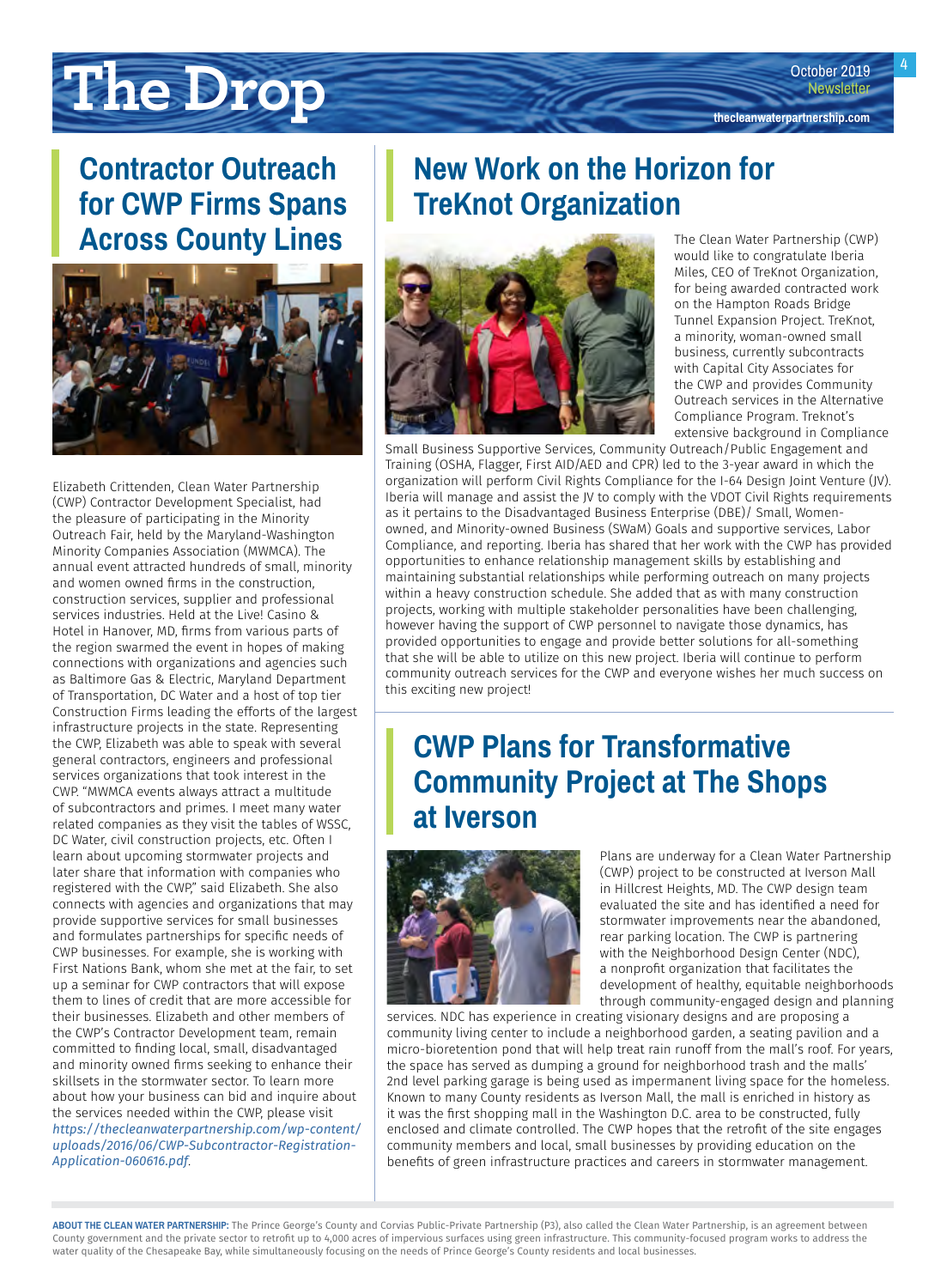# <span id="page-4-0"></span>**The Drop the Containing Constant of the Drop Constant President Constant President**<br> **The Drop the Cleanwaterpartnership.com**

### **Meet L.E. Blue, CWP's Newest Mentor Protégé Pilot Project Firm!**



The Clean Water Partnership (CWP) Mentor Protégé Program (MPP) has awarded its Pilot Program Project to small business firm, L.E. Blue. L.E. Blue, launched operations in 1998 as a two man shop, working with fiber optic systems. They quickly became well versed in the underground utility space, and expanded their skills by working with water and sewer line related structures. Today, L.E. Blue is a highly engaged participant in the CWP's MPP and is utilizing best practices to improve their business portfolio and bid on innovative projects. Each year the CWP program selects a pilot project that allows MPP firms to observe and participate in the entire process of a CWP stormwater project, from concept through construction and maintenance. This year, L.E. Blue will work alongside the General Contractor to review estimating, bidding, and all other components of a project. Lonnie Blue, president of L.E. Blue, heard about the MPP through Michael Burke, CWP Director of Contractor Development/MPP. He shares that both Michael and Nicole Copeland, CWP Contractor Development Manager, have been trustworthy, hardworking and operating from a place of sincerity while helping small businesses to navigate their challenges. Lonnie's advice to other businesses in the MPP is to take advantage of all classes, workshops and events that are being offered to better position their companies for success.

### **Clean Water Partnership Community Outreach Team Innovates with QR Codes!**



The Clean Water Partnership (CWP) Outreach Team consistently seeks ways to ensure that stakeholders are informed of upcoming projects and the program's overall success. The team recently premiered the usage of Quick Response (QR) Code on CWP door hangers in the residential neighborhood near Columbia Park Elementary School, one of the CWP's schools program projects. The door hangers are ideal for residents and businesses impacted by construction and the QR code allows viewers to scan and be diverted to a full informational notice on the CWP's website. The outreach team is then able to track the number of viewers and which operating types deem most popular. Furthermore, the addition of the QR code, minimizes the amount of flyers to be printed and aligns with the program's goals in promoting sustainability. The outreach team is excited about this new tool and plans to utilize this method on future projects.

### **In the Community–Catch us if you can!**



**1** End Time Harvest Ministries Summer Youth **2** Community Meeting at Cross Creek Program Celebration



Community Meeting at Cross Creek<br> **3** Mentor Protege Program Kick-off Meeting<br>
Neighborhood